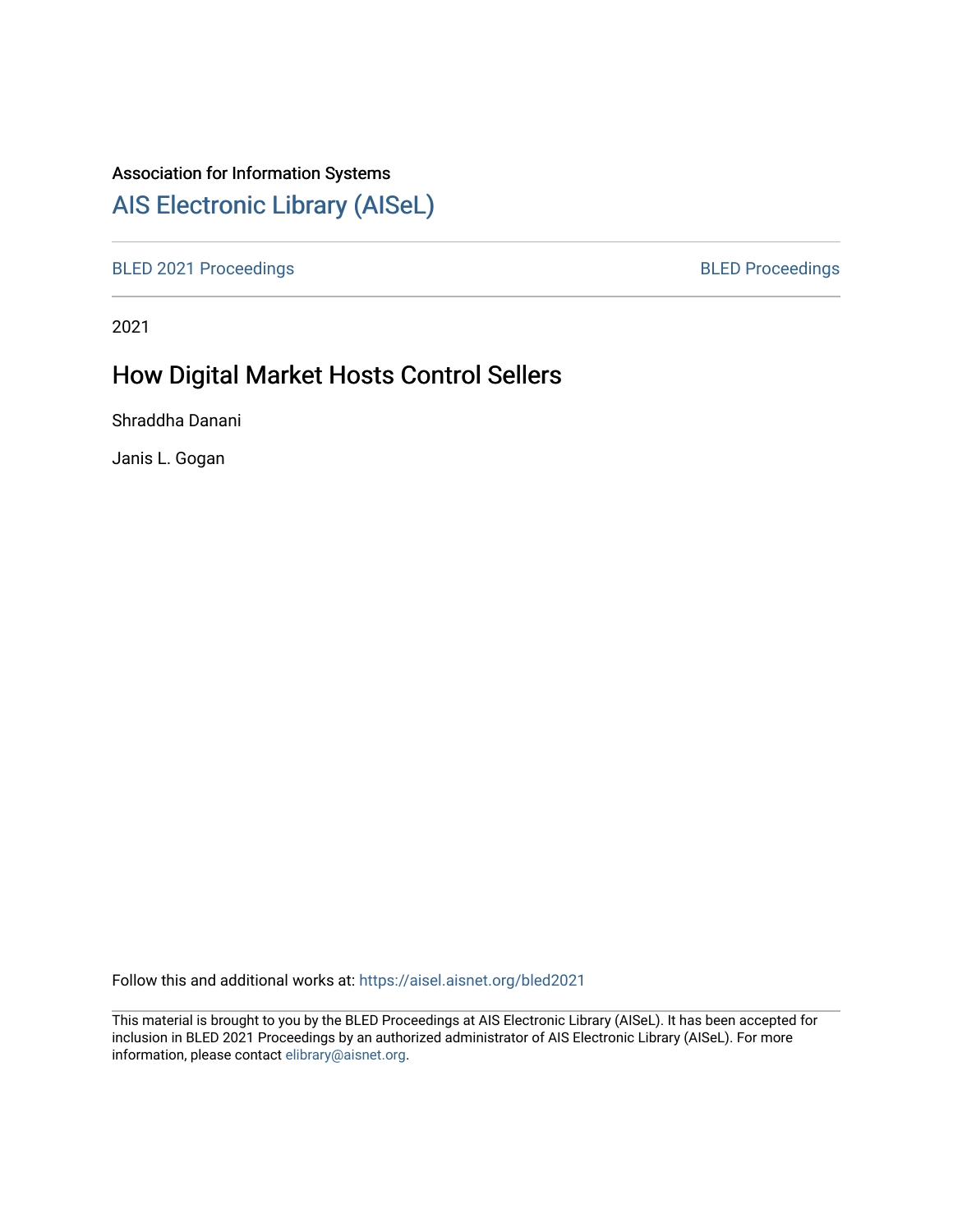# **HOW DIGITAL MARKET HOSTS CONTROL SELLERS**

## SHRADDHA DANANI<sup>1</sup> & JANIS L. GOGAN<sup>2</sup>

<sup>1</sup>Development Institute, Gurgaon, Haryana India; e-mail: shraddhadanani@gmail.com <sup>2</sup>Bentley University, Waltham Massachusetts, United States of America; e-mail: jgogan@bentley.edu

**Abstract** How do hosts of digital markets exercise control over sellers? Our three-case study, set in India, reveals that seller control portfolios used by large digital market hosts differ from control portfolios in other contexts (reported in prior research). The platform host neither preselects nor hires most sellers; this limits hosts' control options. The platform supports many shortduration transactions, yet some related processes take place offline – again limiting hosts' control options. In this context of many-sellers, many-buyers, digital market hosts (similar to other controllers) attempt to balance formal and informal controls. By identifying specific control mechanisms that hosts utilize, our study findings provide a useful foundation to support further research on control challenges in digital markets and other digital platforms.

**Keywords:** digital market, digital platform, control, case research



DOI https://doi.org/10.18690/978-961-286-485-9.16 ISBN 978-961-286-485-9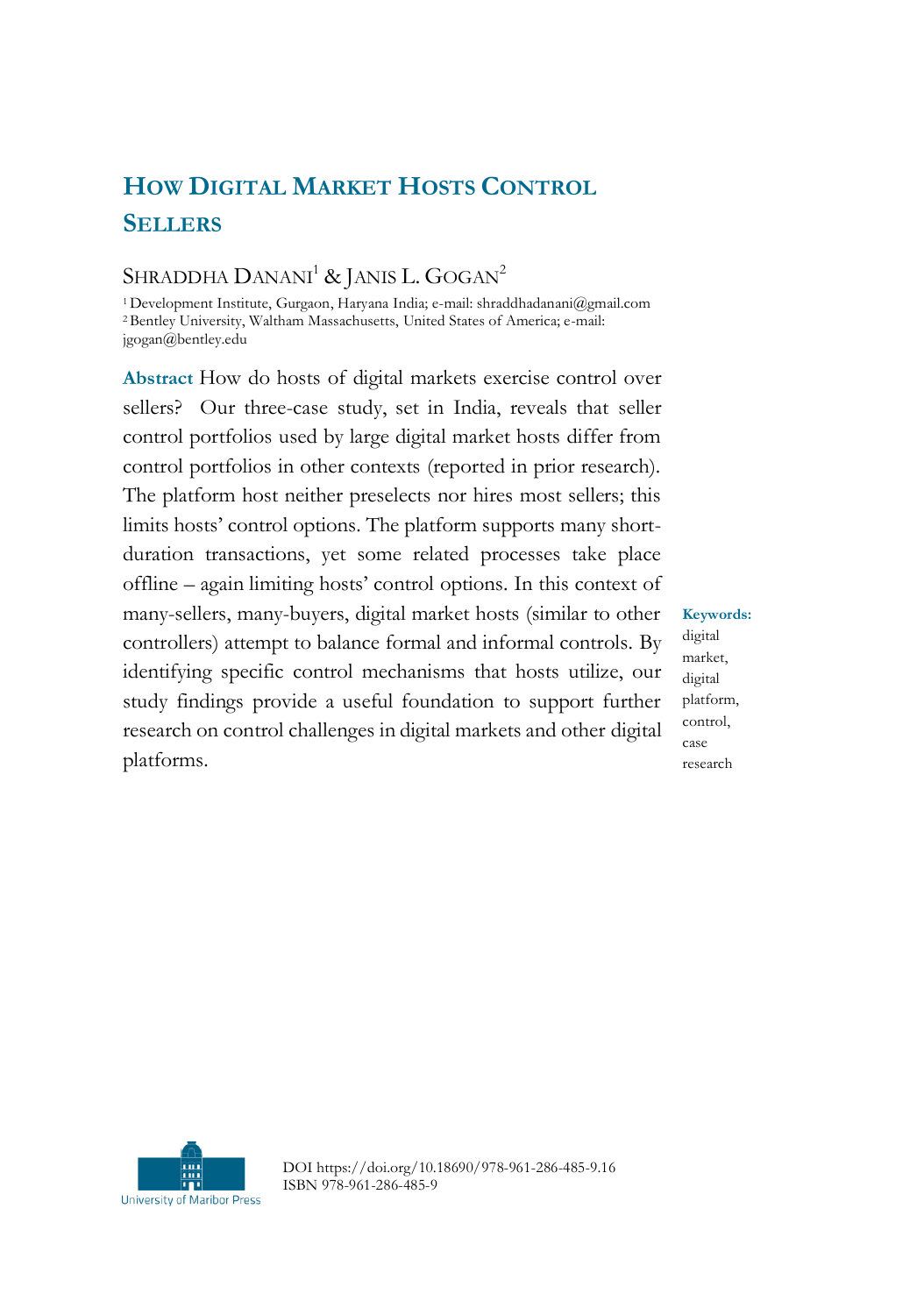#### **1 Introduction**

Control is both necessary and insufficient to digital platform success (Tiwana et al. 2010; Buchwald et al. 2014, Shafiei Gol et al. 2019). A digital market is a digital platform that connects buyers and sellers via their computers or mobile devices. Digital market hosts confront several control challenges. Sellers are not platform employees, and most sellers are independent entities; they voluntarily participate and may exit at any time. Unlike many other digital platforms, on a digital market many sales transactions involve both on-platform and off-platform processes. Because of this, the platform host's control leverage is limited (Felin & Zenger 2014). Their control authority is further constrained by the fact that hosts and sellers are not colocated (difficult to observe off-platform behavior). Reflecting these and other concerns, prior studies indicate that many platform hosts try to coax participants to align with platform priorities (Parker & Van Alstyne 2018), such as by orchestrating participants' interactions (Brown & Grant 2005; Tiwana 2014). Most platform hosts aim to strike a balance between tight and loose control, and between attracting and controlling buyers and sellers (de Reuver et al. 2018, Parker & Van Alstyne 2018).

Some helpful automated controls are embedded in digital platform software (Parker & Van Alstyne 2018), and hosts also have the option of evicting participants who misbehave (Parker & Van Alstyne 2018; Aulkemeier et al. 2019). Since eviction is a last resort, it would be helpful to chronicle in detail how digital market platform hosts actually exercise control over sellers, by closely examining their seller control portfolios, and circumstances that influence which controls are used and when. A recent study (Croitor et al. 2021) investigated sellers' perceptions about digital market hosts' use of two formal and informal control modes (described below). However, to date no prior in-depth study has comprehensively examined how digital market hosts exercise control over sellers. Thus, our three-case study posed the following research question: *How do digital market hosts exercise control over participating sellers?*

#### **1.1 Brief Overview of Prior Control Research**

An organization's portfolio of manual and computer-based control mechanisms aims to prevent, detect, and correct adverse events, in ways that align with strategic and operational priorities for organizational control (Cardinal et al. 2017), accounting control (Gelinas & Dull 2008), or IS control (Kirsch et al. 2002;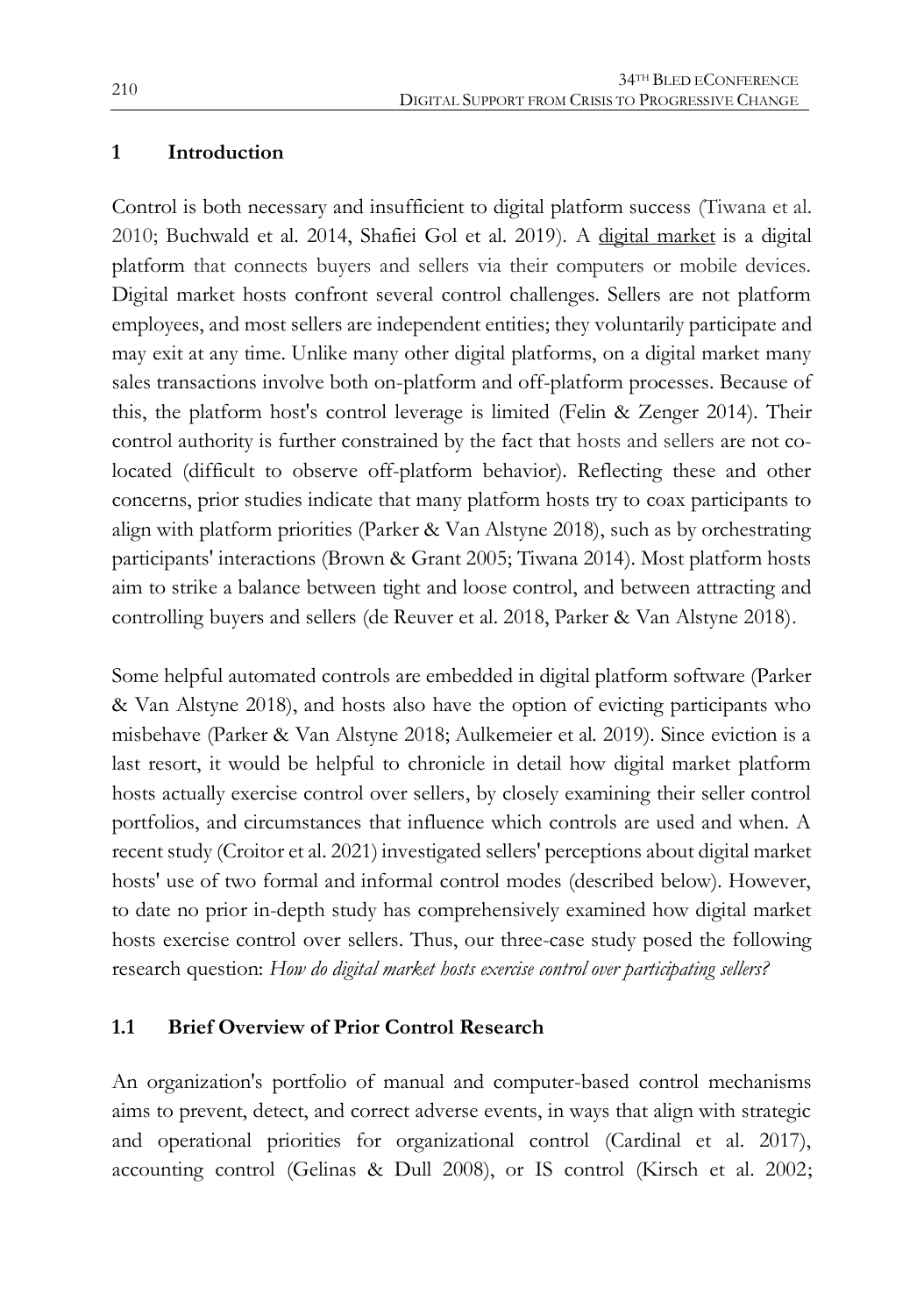Choudhury & Sabherwal 2003; Heiskanen et al. 2014; Remus & Wiener 2012, Wiener et al. 2019). Prior studies categorize control mechanisms in two modes: 1) *formal (*process controls and outcome controls) and 2) *informal* (relational controls and mechanisms that support self-control) (Chua et al. 2012; Merchant & Van der Stede 2017). Until recently, prior platform studies articulated control challenges and offered guidance on balancing control portfolios in terms of these higher-level control modes; most prior platform control studies did not closely investigate the specific formal and informal control mechanisms hosts used to achieve balanced control (Yoo et al. 2012; Halckenhaeusser et al. 2020).

A survey of sellers on Amazon and Etsy (Croiter et al. 2021) reveals that control perceived to be strict (e.g., screening mechanisms that block undesired sellers) negatively affect sellers' intrinsic motivation, their perceptions of platform usefulness, and their satisfaction with the platform. Informal relational controls - what Ouchi (1980) referred to as Clan Control -- positively influenced seller perceptions. Croitor et al. contributed helpful early findings on sellers' attitudes about specific controls, and their behavioral intentions. A recent literature review (Danani, 2021) called for in-depth comprehensive examination of specific control mechanisms that digital market hosts use to exercise control over sellers.

The remainder of this paper is structured as follows. In Section 2 we describe our research method. After presenting findings from our three-case study in Section 3, we briefly discuss those findings which are consistent with prior control studies, and point to other findings which uniquely reflect the digital market context. In Section 4 we discussion contributions, study limitations, and future research opportunities.

#### **2 Research Method**

Case research is appropriate for learning 'how' and 'why' managerial phenomena unfold in complex contexts (Yin 2009). Our three-case study sought to learn in detail how digital market hosts exercise control over sellers. We identified three prominent digital markets operating in India (home country of first author). Each digital market serves many consumers and many sellers. MC, GC, and FC (companies anonymized) are each at a mature stage of operations (neither startup nor in decline). Each digital market connects many consumers with 100,000 or more sellers, offering many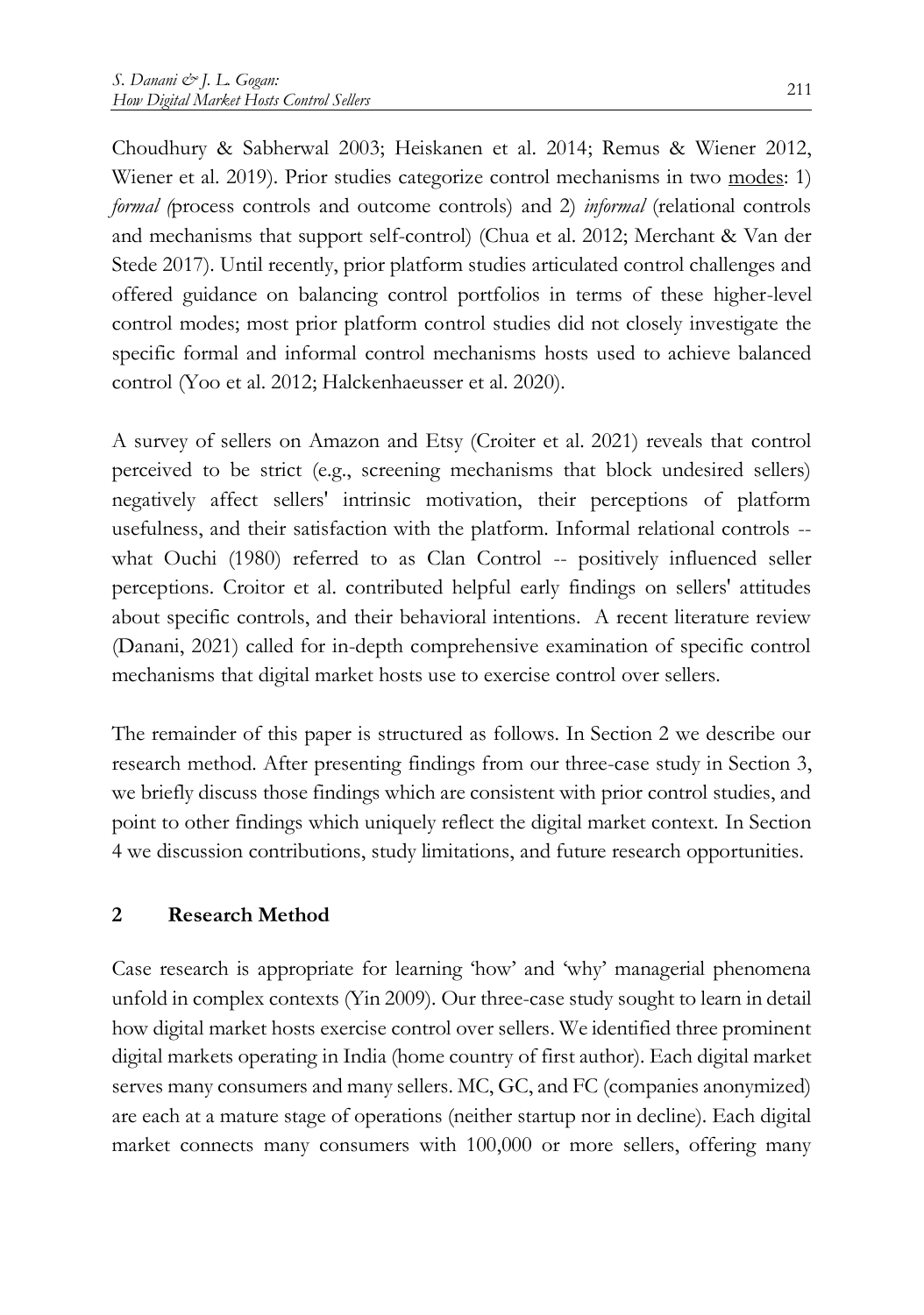products. From left to right, Table 1 summarizes key features of these three digital market cases, in the order in which we gathered data.

For each case, semi-structured interviews were conducted with an operations manager, merchant manager, operations head, and merchant head. Snowball sampling led us to other interviewees. Interview and site observation notes were typed within 24 hours and corroborated/triangulated case findings were confirmed with each firm's operations manager and also with owners of some seller firms. 12 interviews were conducted at MC , 12 at GC; 9 at FC. Interview findings were compared with more than 360 company resources, including training materials, policy documents, manuals, dashboards, digital communications, and observed system interfaces. Here are two triangulation examples: 1) A content manager's interview was corroborated with MC's catalogue creation guideline documents. 2) An operations manager interview was corroborated with training documents, seller portal and operations guideline documents.

| MultiCart (MC)              | GlobalCart (GC)              | FastCart (FC)                |  |
|-----------------------------|------------------------------|------------------------------|--|
| October 2018--Jan 2019      | January 2017-- July 2018     | March 2019--May 2019         |  |
| Launched 2007               | Launched 2012                | Launched 2010                |  |
| 80M product SKUs            | $100M +$ product SKUs        | $60M +$ product SKUs         |  |
| 100,000 sellers             | $400,000$ sellers            | 300,000 sellers              |  |
|                             | 120,000 active sellers       | $60\%$ to 75% active sellers |  |
| $100M + \text{consumers}$   | $150M + \text{consumers}$    | $10M + \text{consumers}$     |  |
|                             |                              |                              |  |
| In 2007 MC targeted a       | GC operates in many          | FC does not produce or       |  |
| niche market. Later it      | countries; this study        | trade any products under     |  |
| expanded into electronics,  | focused on its operations in | its brand. Its logistics     |  |
| apparel, appliances, books, | India. Its systems and       | infrastructure services 3000 |  |
| toys, other consumer        | infrastructure connect small | Indian cities. FC targets    |  |
| products, and groceries.    | to medium size mostly-       | consumers in smaller         |  |
| Today it targets consumers  | independent sellers with     | towns. It offers low-price   |  |
| all over India.             | consumers all over India.    | high-volume products.        |  |

#### **Table 1: Three Digital Market Hosts**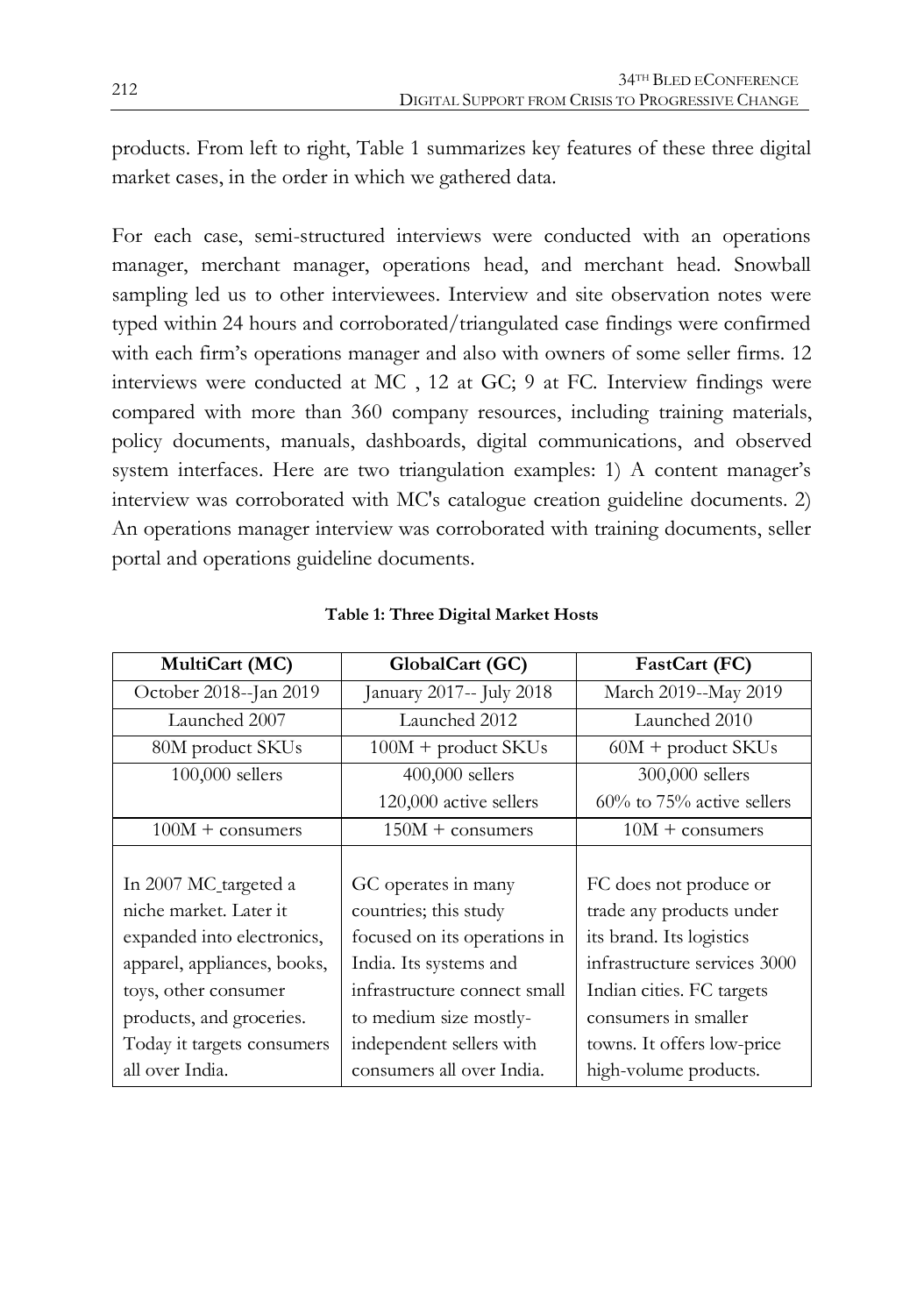Our analysis utilized both a positivist lens (we coded case data for known control mechanisms, classified in informal or formal control modes), and a grounded theory lens (we identified control mechanisms not discussed in prior studies and, iterating between data collection and analysis, we identified new control themes). Thus, both open and axial coding described each organization's control portfolio. For example, three open codes – *specify delivery milestones*, s*pecify target timeframe,* c*learly defined interaction success criteria* -- were grouped into an axial code: *Clearly defined performance criteria*.

When necessary, we re-contacted interviewees to clarify details and obtain supporting documents (e.g., after analysing a merchant manager interview, we asked this interviewee to clarify details about performance metrics and evaluation criteria). Interview findings were corroborated via primary-source or secondary-source documents and other interviews. This helpful triangulation led us to modify some initial concepts. For example: we saw that MC training documents and guidelines transferred process knowledge to sellers. Later, we obtained evidence indicating that training did help sellers perform effectively. Thus, we mapped training to both formal process control and informal self-control.

### **3 Study Findings**

The study findings revealed that hosts' seller control portfolios are comprised of control mechanisms implemented at three levels: system (automated control mechanisms), participants (control exerted by host employees, consumers, peer sellers and seller themselves) and host firm (policies, initiatives, values and culture). Figure 1, a Digital Market Seller Control Framework, summarizes three broad levels of control mechanisms (automated, participant-level, host firm-level), mapped to formal and informal control modes, and influencing consumer-seller interactions.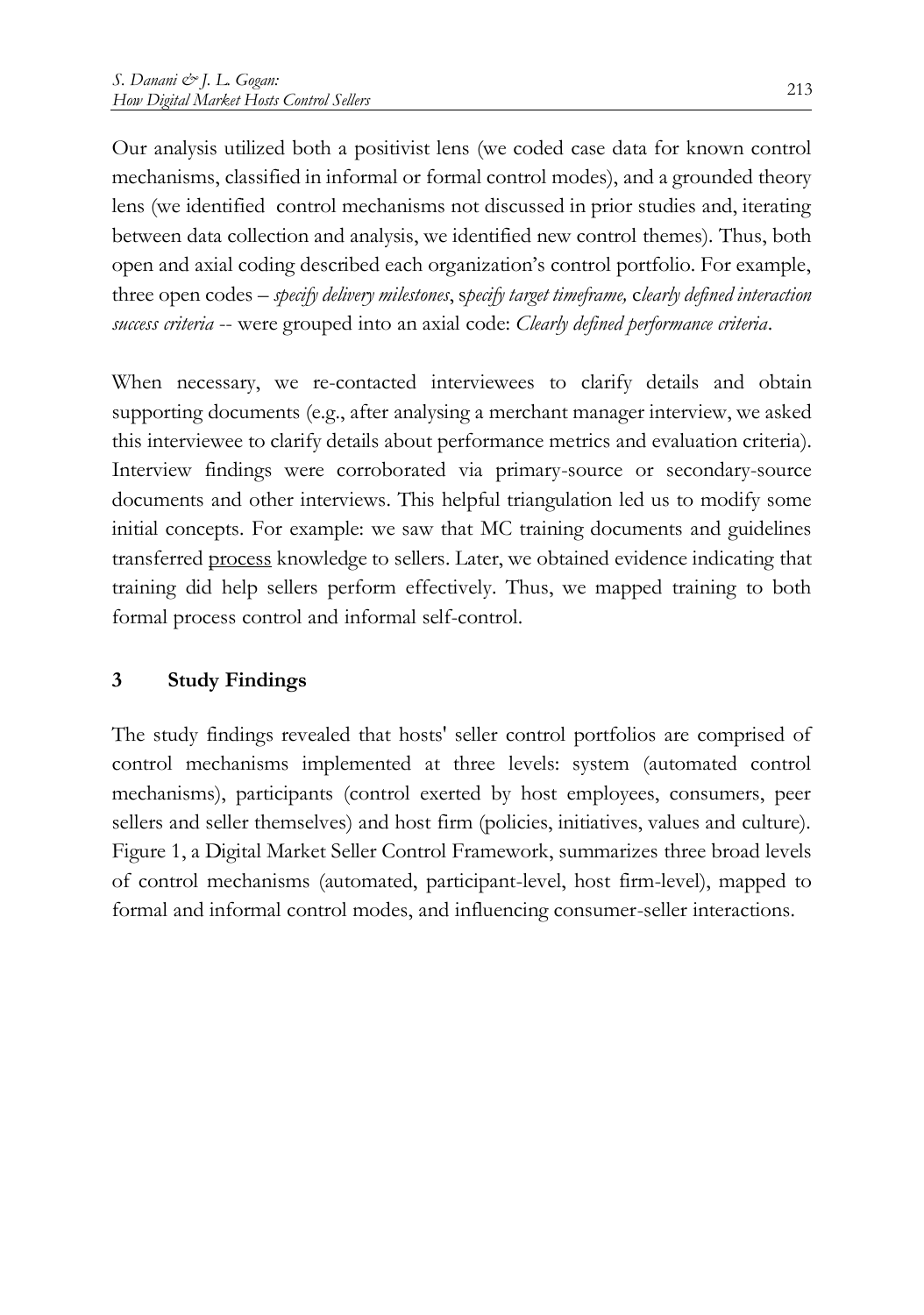



**Figure 1: Digital Market Platform Seller Control Framework**

Table 2 (shaded in grey) summarizes conventional (single-mode) formal and informal seller controls identified in the three cases. Table 3 (not shaded) summarizes hybrid (multi-mode or multi-mechanism) controls in the three cases.

| Table 2 Three-Case Comparison: Single-Mode Controls in Digital Market Platforms |  |  |  |
|---------------------------------------------------------------------------------|--|--|--|
|---------------------------------------------------------------------------------|--|--|--|

| Mechanism                                                                                                | Mode       | MC.        | $\overline{G}C$ | <b>FC</b> |
|----------------------------------------------------------------------------------------------------------|------------|------------|-----------------|-----------|
| <b>Formal Controls</b><br>OC: Outcome control PC: Process Control<br>a: automated f: firm p: participant |            |            |                 |           |
| Verify adherence to catalogue guidelines, participation<br>terms                                         | PCa, p     | $\sqrt{}$  | $\sqrt{ }$      | N         |
| Measure rate of order acceptance by seller                                                               | OCa        | $\sqrt{ }$ | $\sqrt{ }$      | NO.       |
| Measure consumer returns (indirectly gauge product<br>quality)                                           | OCa        | $\sqrt{}$  | $\sqrt{ }$      | NO        |
| Measure product quality through customer returns                                                         | OC a,<br>p | $\sqrt{ }$ | $\sqrt{ }$      | NO        |
| Measure consumer satisfaction on order cycle                                                             | OC a       | N          | V               |           |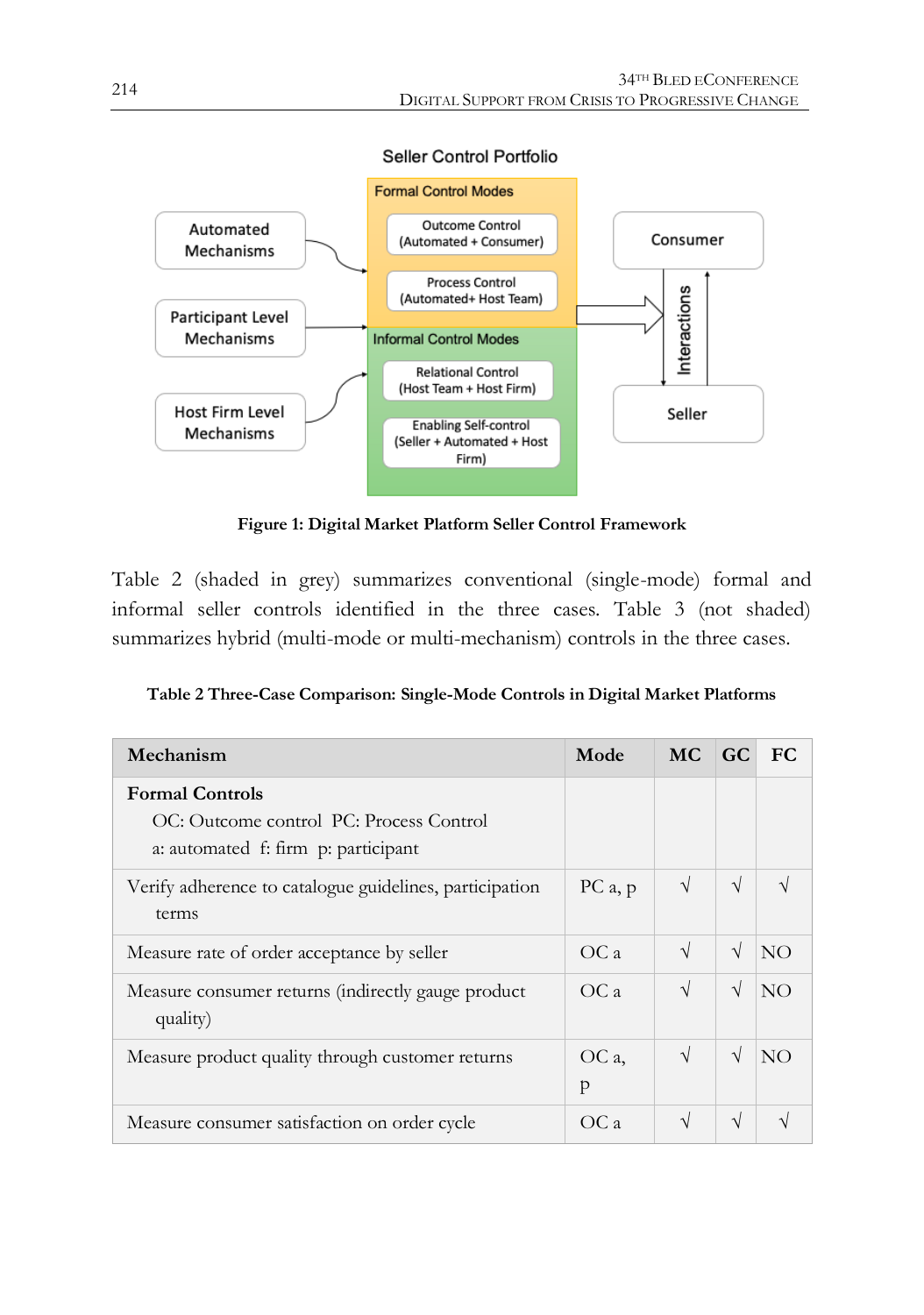| Measure seller order (value + volume) in a given<br>period                      | OCa                 | $\sqrt{}$       | $\sqrt{}$         | NO              |
|---------------------------------------------------------------------------------|---------------------|-----------------|-------------------|-----------------|
| Measure consumer satisfaction on query/issue<br>resolution                      | OC a.<br>p          | $\sqrt{}$       | $\sqrt{}$         | $\sqrt{ }$      |
| Measure number of completed returns request                                     | OCa                 | $\sqrt{}$       | $\sqrt{ }$        | NO <sub>1</sub> |
| <b>Informal Controls</b><br>RC: Relational Control; SC: Support of Self-Control |                     |                 |                   |                 |
| Support sellers through community platform                                      | RC p, f             | $\sqrt{}$       | $\sqrt{}$         | NO              |
| Assist sellers with registration, catalogue creation, other<br>setup            | RC <sub>p</sub>     | $\sqrt{}$       | $\sqrt{}$         | J               |
| Assist sellers with issue resolution                                            | RC <sub>p</sub>     | $\sqrt{}$       | $\sqrt{}$         | $\sqrt{ }$      |
| Connect with seller through calls and meetings                                  | RC <sub>p</sub>     | $\sqrt{}$       | $\sqrt{}$         | $\sqrt{}$       |
| Encourage sellers to recruit new sellers to the platform                        | RC p                | NO <sub>1</sub> | $\sqrt{}$         | NO <sub>1</sub> |
| Organize seller group events                                                    | RCf                 | $\sqrt{}$       | $\sqrt{}$<br>$^+$ | NO              |
| Training: platform norms, values and objectives                                 | RCf                 | $\sqrt{}$       | $\sqrt{ }$        | $\sqrt{ }$      |
| Sellers decide re pricing, promotion, QC, packaging,<br>shipping                | SC <sub>p</sub>     | $\sqrt{}$       | $\sqrt{}$         | J               |
| Link financial benefits with order performance                                  | SC <sub>a</sub> , p | $\sqrt{}$       | $\sqrt{}$         | NO <sub>1</sub> |

Most formal controls are enacted via automated systems. An MC operations manager stated that automated controls monitor consumers' product return requests, and that "we do not monitor if the seller packed the right product, as ordered by the consumer." GC's operations manager said "For every order, performance against checkpoint parameters is recorded. The system calculates average value [for] a 30-day [period]."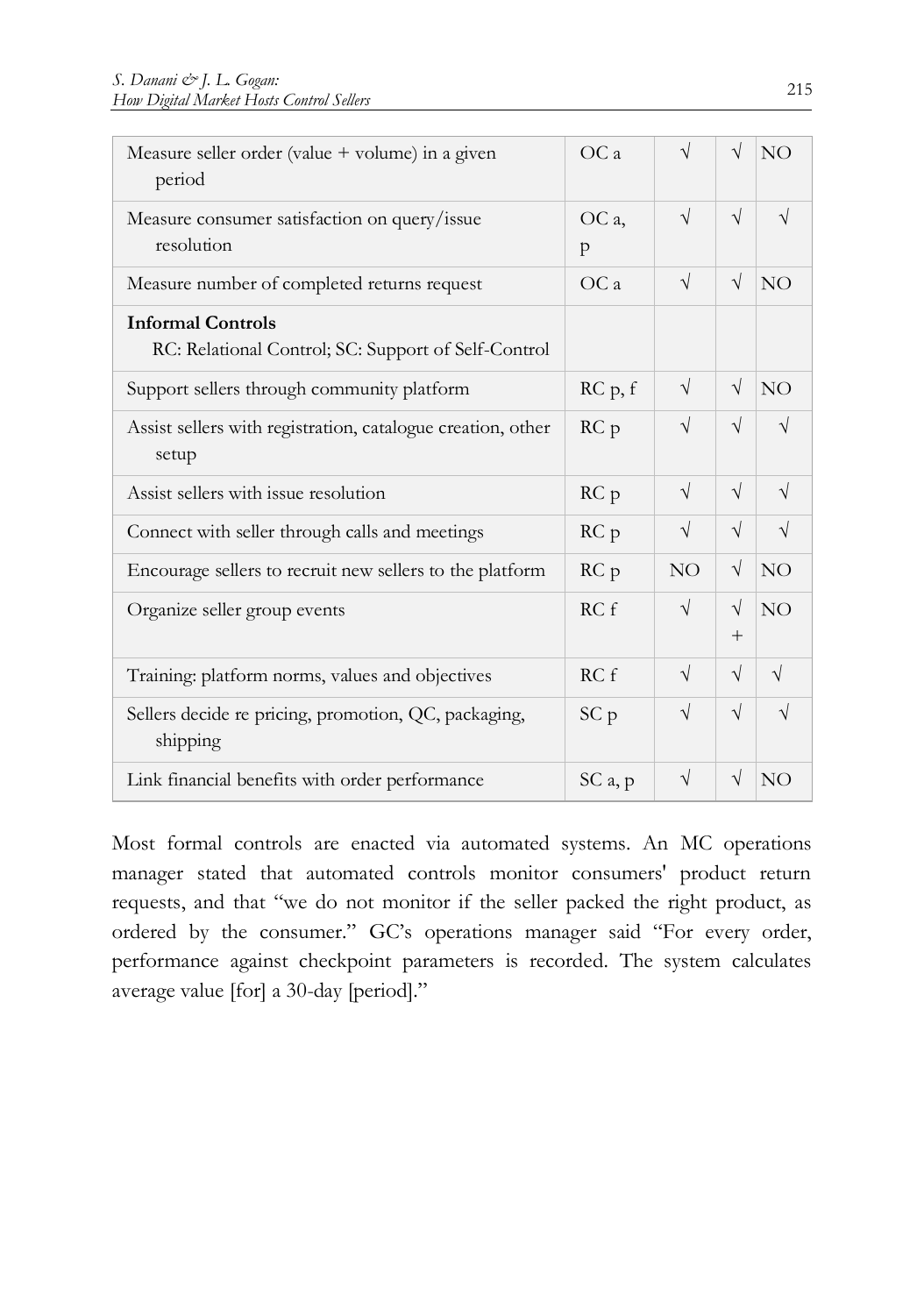| Mechanism                                                                                             | Mode                         | <b>MC</b>     | GC                   | FC              |
|-------------------------------------------------------------------------------------------------------|------------------------------|---------------|----------------------|-----------------|
| <b>Controls that Combine 2 Formal Modes</b><br>PC: process control; OC: outcome control               |                              |               |                      |                 |
| Measure time to pack and ship                                                                         | PC <sub>a</sub> ,<br>OC a    | $\sqrt{ }$    | $\sqrt{ }$           | V               |
| Measure time to deliver to end consumer                                                               | PC a,<br>OC a                | $\sqrt{}$     | $\sqrt{}$            | NO              |
| Measure pickup reattempt rate                                                                         | PC <sub>a</sub><br>OC a      | N<br>$\Omega$ | $\sqrt{}$            | NO <sub>1</sub> |
| Measure time taken to resolve consumer query/issue                                                    | PC <sub>a</sub><br><b>OC</b> | $\sqrt{ }$    | $\sqrt{}$            | V               |
| Measure time taken to process refunds on returns<br>request                                           | PC,<br>OC                    | $\sqrt{}$     | $\sqrt{ }$           | NO              |
| <b>Controls that Combine 2 Informal Modes</b><br>RC: relational control; SC: support for self-control |                              |               |                      |                 |
| Create promotional events                                                                             | RC,<br><b>SC</b>             | $\sqrt{}$     | $\sqrt{}$<br>$^{+}$  | NO              |
| Organize seller appreciation events                                                                   | RC,<br><b>SC</b>             | $\sqrt{ }$    | $\sqrt{ }$<br>$^{+}$ | $\sqrt{}$       |
| Promote seller success stories                                                                        | RC,<br>SC.                   | $\sqrt{ }$    | $\sqrt{ }$<br>$^{+}$ | NO <sub></sub>  |
| Provide access to comprehensive training material                                                     | RC,<br><b>SC</b>             | $\sqrt{2}$    | $\sqrt{}$            | $\sqrt{}$       |
| Best practices training: QC, packaging, shipping, etc.                                                | RC.<br><b>SC</b>             | $\sqrt{}$     | $\sqrt{}$            | NO <sub></sub>  |
| <b>Controls that Combine Formal and Informal Modes</b>                                                |                              |               |                      |                 |
| Training: order delivery, queries, returns), performance<br>criteria                                  | SC,<br>PC.                   | $\sqrt{ }$    | $\sqrt{}$            | $\sqrt{}$       |

#### **Table 3 Three-Case Comparison: Hybrid Controls (multiple mechanisms/modes per control)**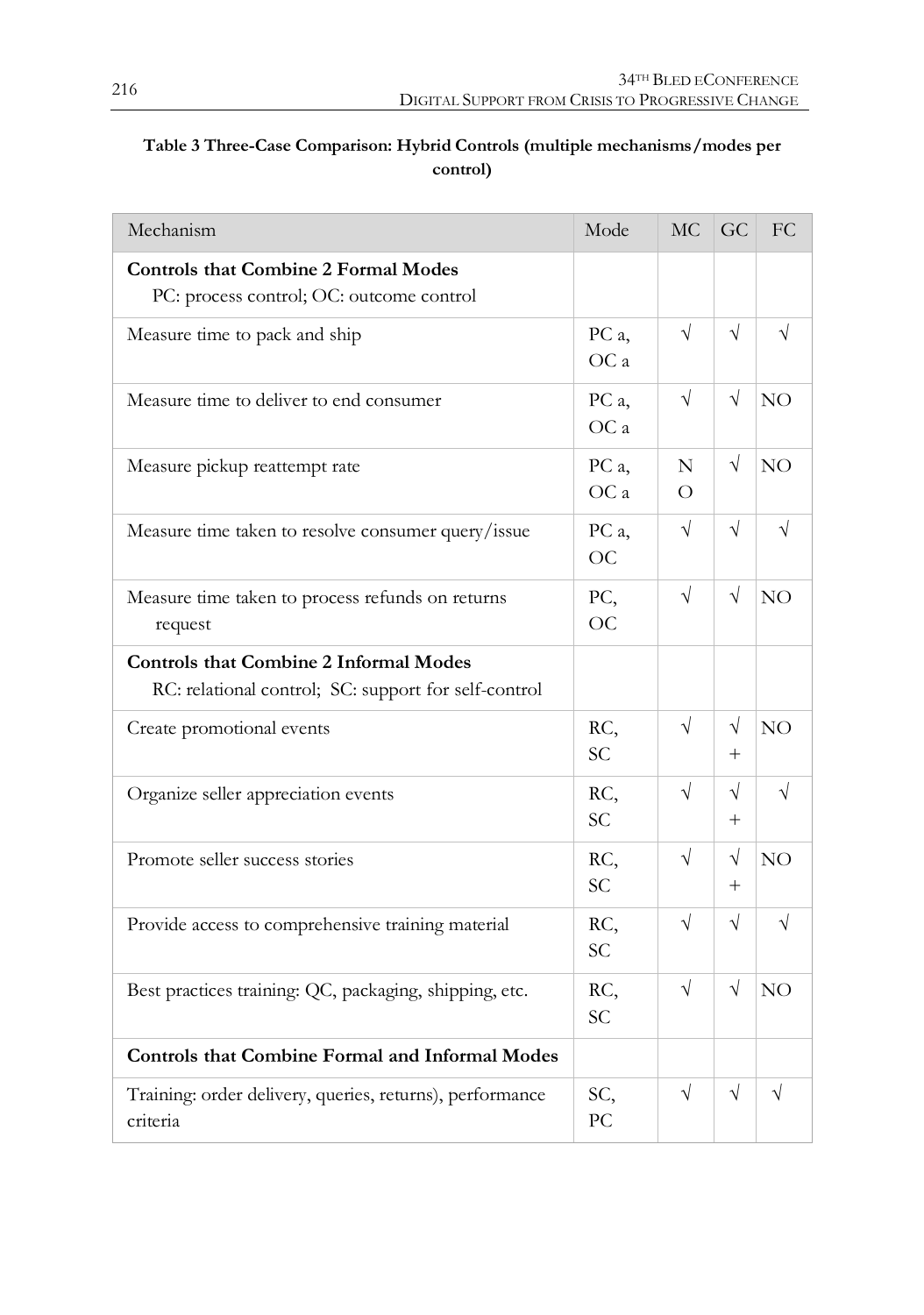| Automatically cancel order if not shipped on time      | SC,              | V |  |
|--------------------------------------------------------|------------------|---|--|
|                                                        | PC.              |   |  |
| Display system-generated seller service rating         | OC,<br>SC.       |   |  |
| Prominently display high performing sellers' products  | OC,<br><b>SC</b> |   |  |
| Prominently display products highly rated by consumers | OC,<br><b>SC</b> |   |  |

Hosts rely on employee teams to manually measure sellers' content quality, and rely on consumers to judge sellers' product and service quality. All three hosts encourage consumers to evaluate sellers via quantitative and qualitative ratings of product quality, service experience, and seller query resolution. These ratings are displayed on or linked to sellers' product listing pages). Consumer evaluations weigh heavily in hosts' overall seller ratings (along with sellers' sales per evaluation period.

All sellers receive training that explains terminology, processes and instructions. MC and GC community portals target all sellers with these resources. Other informal controls aim to build relationships with sellers. Host teams attempt to keep sellers engaged with their platform (participant-level relational controls). For example, MC and GC invite high-performing sellers to local city chapter events. "Sellers who perform well are very important for us," said an MC Operations Manger. "We need to … support them if there is an issue." Awards and recognition events (firm-level controls) also aim to strengthen high performing sellers' association with the platform. A host merchant coordinator organizes meetings, calls, awards events, advanced training seminars and other events. MC merchant coordinator: "We meet up with them, one to one or in a group setting, region-wise. "

Other control mechanisms encourage seller self-control, and these intertwine with formal controls, such as performance-triggered rewards and penalties. MC's Operations Manager stated that sellers "control their performance. We openly display their performance report card … [Sellers try to] keep their consumers happy and get good ratings." FC manager: "The weighted average of customer ratings for a seller is displayed next to seller name on every product listing. Future customers can view the rating, identify the reason ..." Hosts respond to poor performance with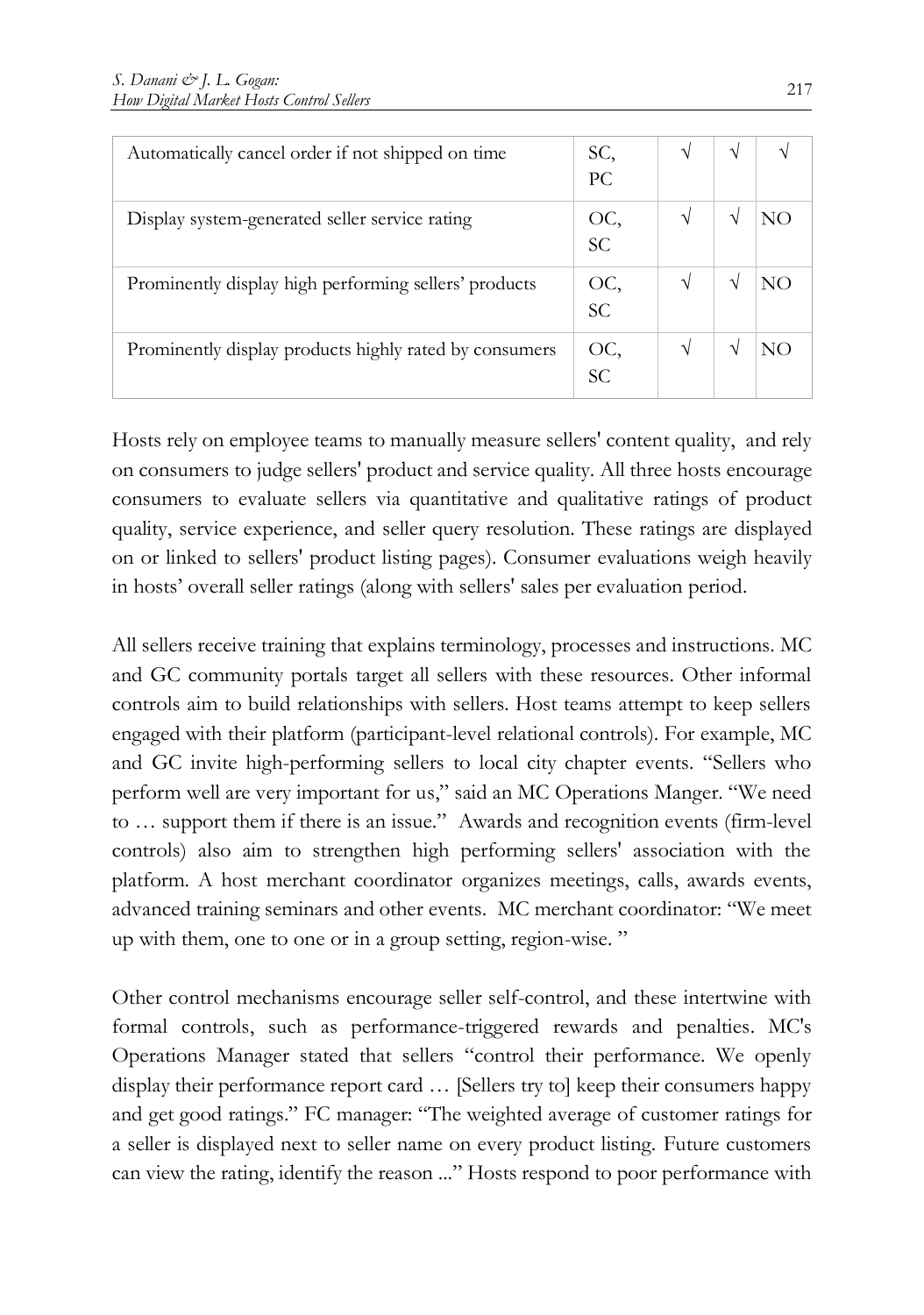warnings or penalties. GC Operations Manager: "We observe [a problematic seller] for a fixed number of days. If performance does not improve, we completely deactivate the seller account and remove all listings."

#### **4 Contributions, Limitations and Directions for Further Researc**

The three cases reveal that hosts use many formal and informal controls, including providing resources that enable seller self-control. Hosts also deputize consumers to exercise control over sellers, through quantitative ratings and qualitative feedback. Consistent with the 'Goldilocks' challenge (Ghazawneh & Henfridsson 2013), hosts aim for balance; that is, overall control that is neither too-tight nor too-loose (Tiwana 2014; Benlian et al. 2015). In digital markets, the Goldilocks challenge appears to be partly influenced by interdependence among hosts, sellers and buyers, and partly influenced by the fact that sellers and consumers are only loosely tied to the market platform (they can buy or sell elsewhere). In this interdependent yet loosely-coupled context, hosts apply tight system-based controls, and authorize consumers to exercise tight control by evaluating sellers' product and service quality. Hosts offset tight controls with looser informal relational controls and by mechanisms that support seller self-control. We believe a similar balancing of formal/informal and preventive/detective controls likely applies in other contexts characterized by both interdependence and loose coupling -- such as platforms that support ride-sharing, short-term home rentals and other 'sharing economy' services. Future in-depth and holistic case studies set in these other digital platform contexts are still needed.

Our study was based in India, which limits the generalizability of our findings. Future case studies can usefully focus on culturally-different contexts like Europe, North or South America, East Asia, and Africa. An embedded-cases study of a huge multinational like Amazon or AliBaba could inevestigate why and to what extent controls are chosen and exercised differently by headquarters versus managers in different regions. Our study provides a helpful foundation for future case studies as well as large-sample surveys investigating hosts' reliance on specific seller control mechanisms (in differently-configured control portfolios).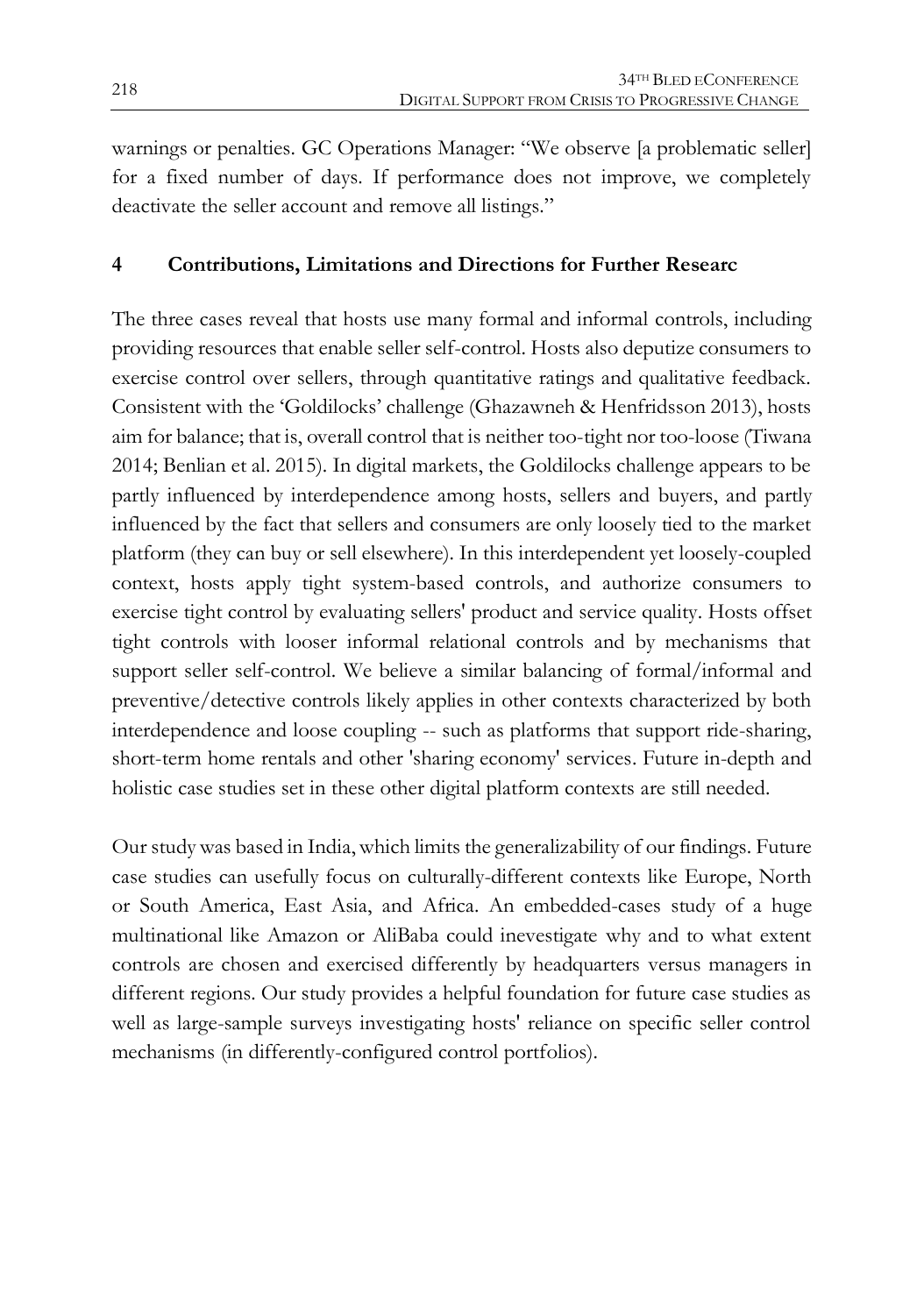Our study did not directly examine how specific controls affect seller employees' attitudes or behaviour (an important early contribution of Croitor et al. 2021). In future studies, it would be helpful to take a 360<sup>0</sup> view of stakeholder responses to a broader set of formal and informal control mechanisms (important, since hosts need to fairly balance sellers' and consumers' interests). Studies informed by servicedominant logic (Lusch & Nambisan 2015) could helpfully explore whether and how value cocreation (or inadvertent value destruction) is associated with differentlyconfigured digital platform control portfolios.

In our three cases, hosts focused on building relationships with high-performing sellers. As for high-potential (but as yet under-performing) sellers (e.g., those serving small but profitable market niches or offering innovative products which consumers do not yet understand): our findings suggest that digital market hosts adopt a 'sink or swim' approach. Perhaps this is because a seller's success potential is hard to spot. Stronger data analytics might help hosts identify high-potential sellers by attending to faint signals that point to consumer acceptance and likely profitability in small market niches. Future design-science studies could contribute, by testing alternative analytic techniques that may strengthen those faint signals.

Our three-case study revealed that digital market hosts allow sellers to decide how to carry out many processes (on-platform and off-platform). Advanced information systems and supporting infra-structures might in future enable hosts to exercise tighter automated control. Our case study provides a basis for comparison with future studies that could chronicle whether and how host control changes as smarter systems (supported by artificial intelligence, blockchains, etc.) take on additional control functions, and also chronicle how host employees, sellers and consumers react to such changes. Given the rapid evolution of ICT, many future studies utilizing multiple research methods, are needed, to continue to shed helpful light on mechanisms of control in digital markets and on other digital platforms.

#### **References**

- Aulkemeier F., Iacob M., van Hillegersberg J. 2019. Platform-based collaboration in digital ecosystems. Electronic Markets (29), 597–608.
- Benlian A., Hilkert D., Hess, T. 2015. How open is this platform? The meaning and measurement of platform openness from the complementors' perspective, Journal of Information Technology, 30:3), 209–228.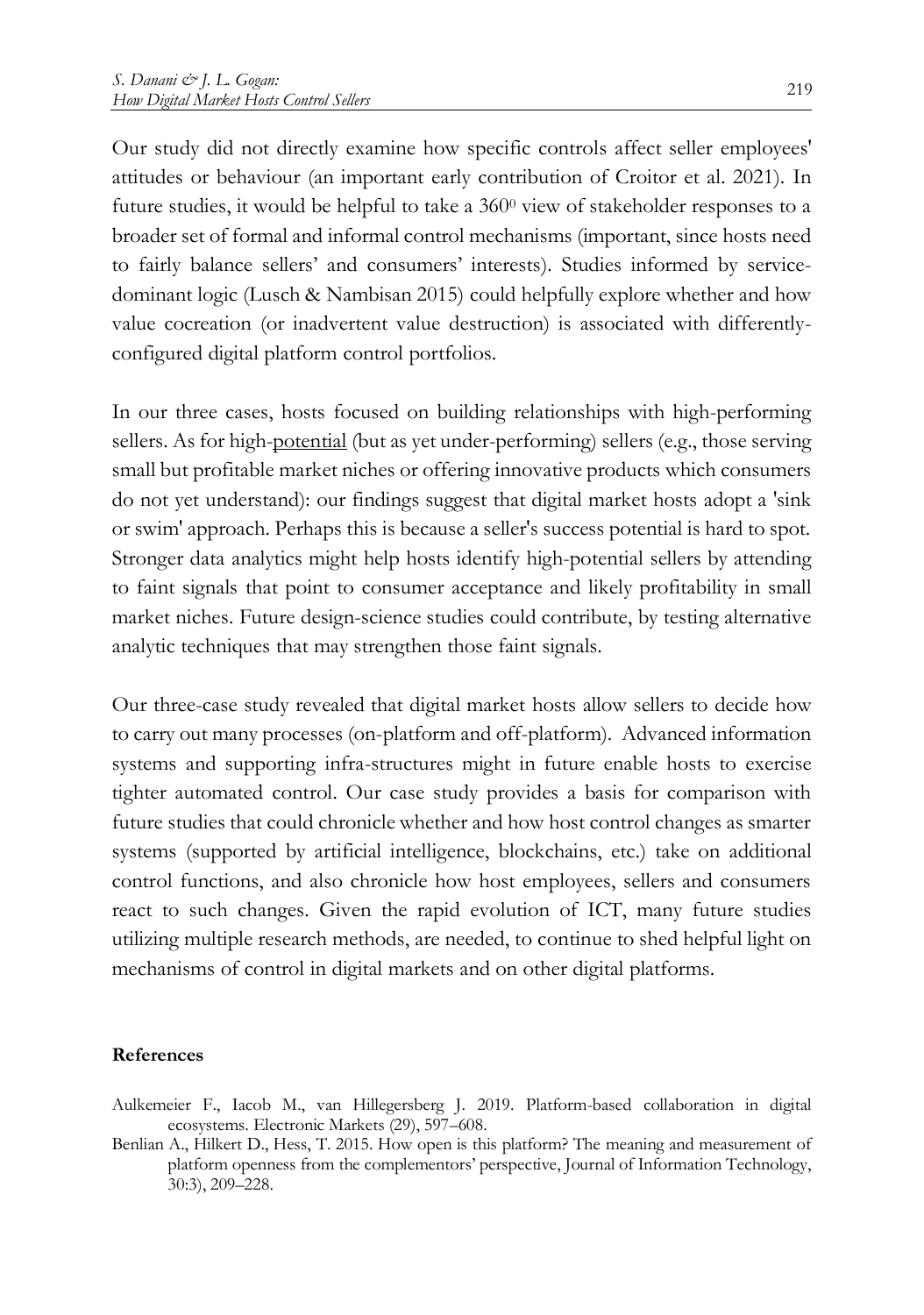- Brown A.E. & Grant, G.G. 2005. Framing the frameworks: A review of IT governance research. Communications of the Association for Information Systems (15), 696–712.
- Buchwald A., Urbach N., Ahlemann F. 2014. Business value through controlled IT: Toward an integrated model of IT governance success and its impact. Journal of Information Technology (29:2), 128–147.
- Choudhury V. & Sabherwal R. 2003. Portfolios of control in outsourced software development projects. Information Systems Research (14:3), 291–314.
- Chua C.E.H., Lim W.-K., Soh C., Sia S.K. 2012. Enacting clan control in complex IT projects: A social capital perspective, MIS Quarterly (36:2), 577-600.
- Cram W.A., Brohman/ M.K., Gallupe, R. B. 2016a. Hitting a moving target: a process model of information systems control change. Information Systems Journal (26:3), 195–226.
- Cram W.A., Brohman K., Gallupe R.B. 2016b. Information systems control: A review and framework for emerging information systems processes. Journal of the Association for Information Systems (17:4), 216–266.
- Cram W.A & Gallupe B.R. 2016. A method to evaluate information systems control alignment. Journal of Information Systems (30:1), 117–135.
- Croitor, E., Werner, D., Adam, M., Benlian, A. 2021. Opposing effects of input control and clan control for sellers on e-marketplace platforms. Electronic Markets, 1-16.
- Danani, S. 2021. How and Why Do Digital Market Platform Hosts Exercise Control Over Selers? PhD Thesis, Management Development Institute, Gurgaon. India.
- de Reuver M., Sørensen C., Basole R.C. 2018. The digital platform: A research agenda. Journal of Information Technology (33:2), 124–135.
- Eisenhardt K.M. 1989. Building theories from case study research. Academy of Management Review (14:4), 532–550.
- Felin T. & Zenger T.R. 2014. Closed or open innovation? Problem solving and the governance choice. Research Policy. (43:5), 914–925.
- Fichman R., Dos Santos B., Zheng Z. 2014. Digital innovation as a fundamental and powerful concept in the information systems curriculum. MIS Quarterly (38:2), 329-A15.
- Gelinas U.J. & Dull R.B. 2008. Accounting Information Systems, 7th Edition. Thomson Southwestern.
- Ghazawneh A. & Henfridsson O. 2013. Balancing platform control and external contribution in thirdparty development: The boundary resources model. Information Systems Journal, 23(2), 173– 192.
- Gregory R.W. & Keil M. 2014. Blending bureaucratic and collaborative management styles to achieve control ambidexterity in IS projects. European Journal of Information Systems (23:3), 343- 356.
- Halckenhaeusser A, Foerderer J., Heinzl A. 2020. Platform governance mechanisms: An integrated literature review and research directions. Proceedings of ECIS 2020.
- Heiskanen A., Newman M., Eklin M. 2008. Control, trust, power, and the dynamics of information system outsourcing relationships: a process study of contractual software development. Journal of Strategic Information Systems (17:4), 268–286.
- Kirsch L.J. 1997. Portfolios of control modes and IS project management. Information Systems Research (8:3), 215-239
- Kirsch L.J., Sambamurthy V., Ko, D-G, Purvis R.L. 2002. Controlling information systems development projects: The view from the client. Management Science (48:4), 484–498.
- Lusch R.F. & Nambisan S. 2015. Service innovation: A service-dominant logic perspective. MIS Quarterly (39:1), 155-176.
- Merchant K.A. & Van der Stede W.A. 2017. Management Control Systems: Performance Measurement, Evaluation and Incentives, Pearson Education.
- Ouchi W.G. 1980. Markets, bureaucracies, and clans. Administrative Science Quarterly (25:1), 129– 141.
- Parker G., & Van Alstyne M. 2018. Innovation, openness, and platform control. Management Science (64:7), 3015–3032.